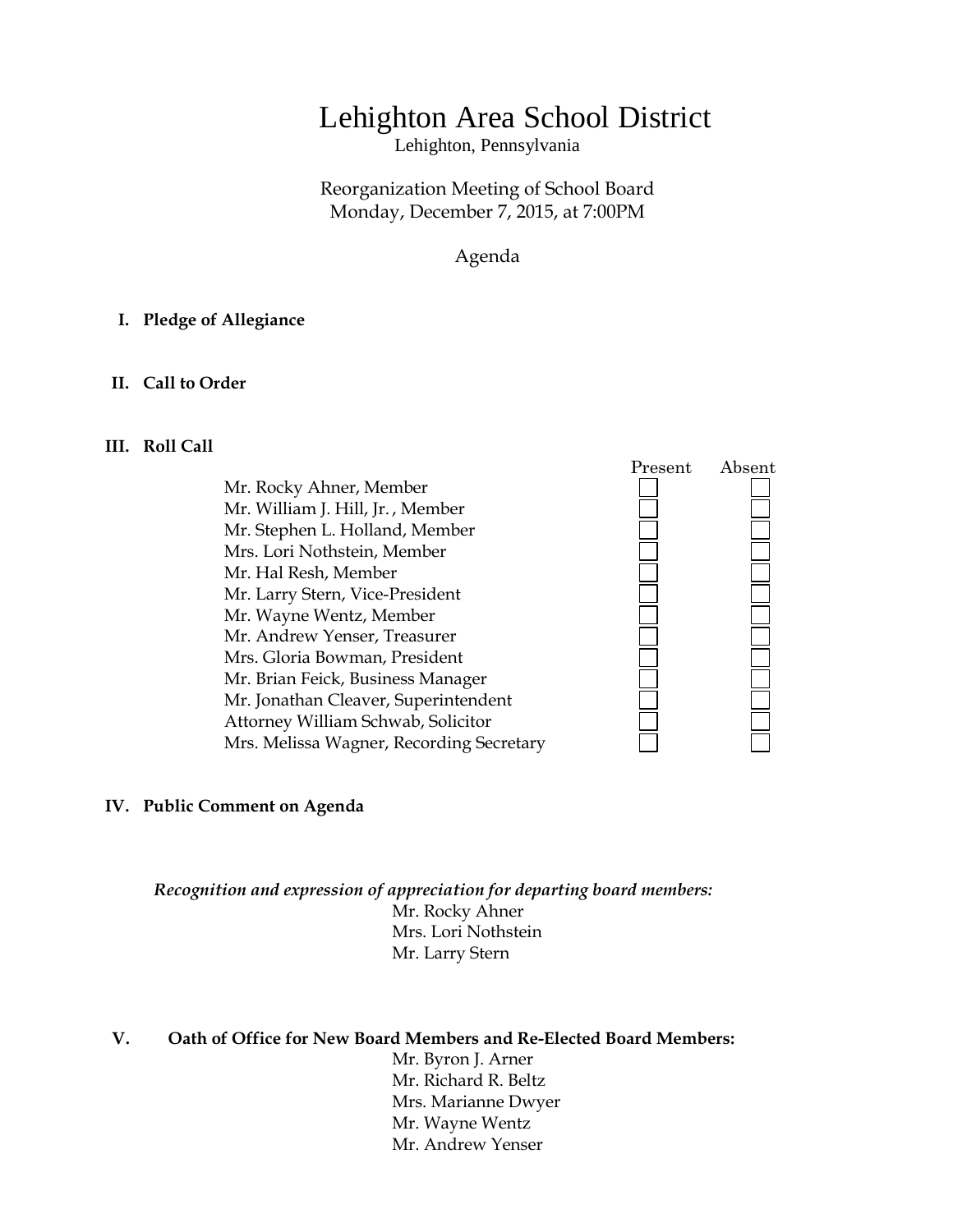Present Absent Mr. Byron J. Arner, Member Mr. Richard R. Beltz, Member Mrs. Gloria Bowman, Member Mrs. Marianne Dwyer, Member Mr. William J. Hill, Jr. , Member Mr. Stephen L. Holland, Member Mr. Hal Resh, Member Mr. Wayne Wentz, Member Mr. Andrew Yenser, Member Mr. Brian Feick, Business Manager Mr. Jonathan Cleaver, Superintendent Attorney William Schwab, Solicitor Mrs. Melissa Wagner, Recording Secretary

## **VII. Election of Temporary President**

Current President presides and opens nominations for Temporary President.

|             | nominates                                      | for Temporary                                       |  |
|-------------|------------------------------------------------|-----------------------------------------------------|--|
| President.  |                                                |                                                     |  |
|             | Current President calls for other nominations. |                                                     |  |
|             |                                                | (1) MOTION by , SECONDED by to close nominations.   |  |
| VOTE: YES - |                                                | NO- ABSENT- ABSTENTIONS-                            |  |
| President.  |                                                | (2) MOTION by , SECONDED by to elect , as Temporary |  |
| VOTE: YES - | $NO-$                                          | ABSENT - ABSTENTIONS -                              |  |

## **VIII. Election of President**

A. Temporary President presides and calls for nominations for President.

nominates \_\_\_\_\_\_\_\_\_\_\_\_\_\_\_\_\_\_\_\_\_\_\_\_\_\_\_ for President.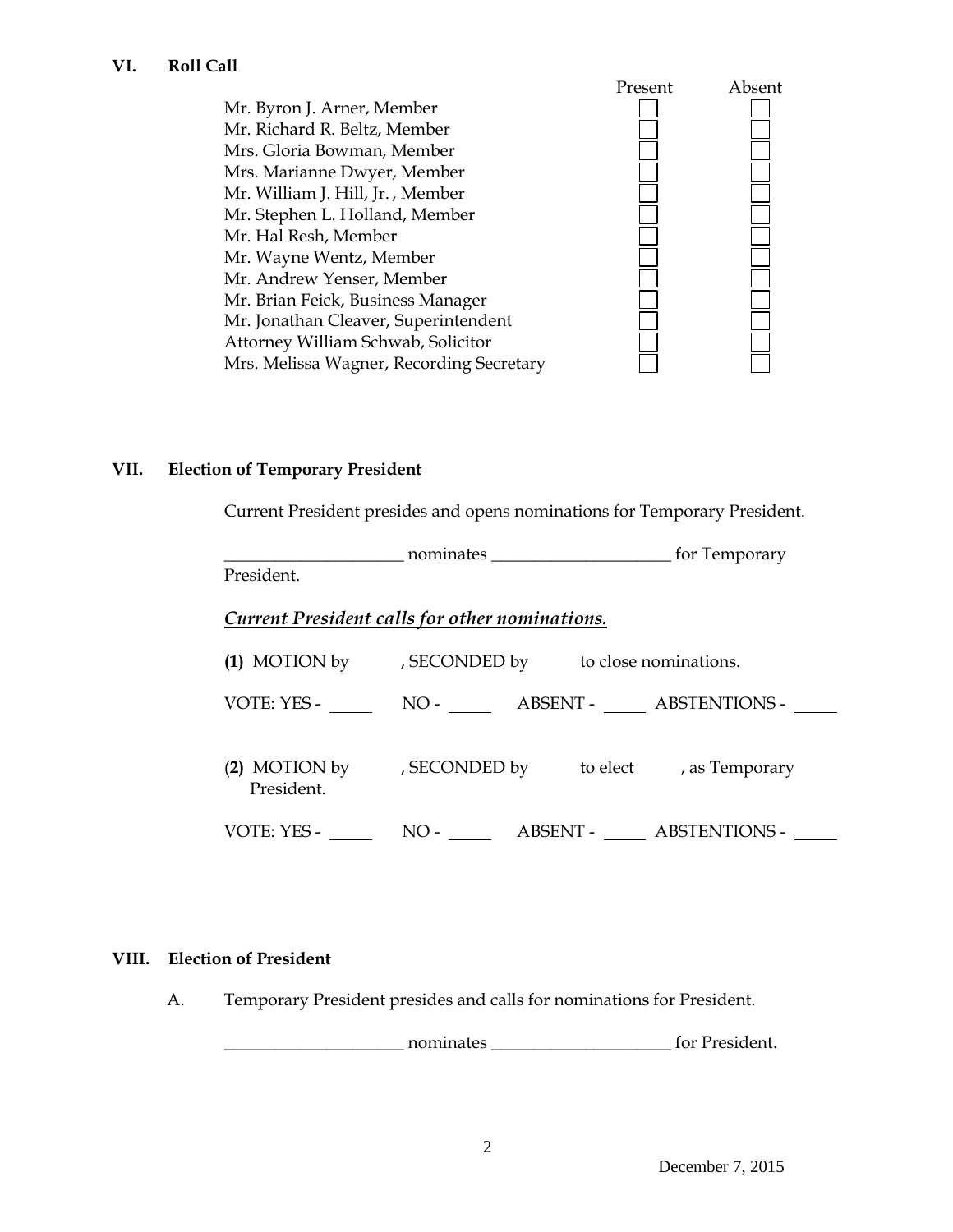# *Temporary President calls for other nominations.*

| (1) MOTION by , SECONDED by to close nominations.    |  |  |  |                                              |  |
|------------------------------------------------------|--|--|--|----------------------------------------------|--|
|                                                      |  |  |  | VOTE: YES - NO - NO - ABSENT - ABSTENTIONS - |  |
| (2) MOTION by , SECONDED by to elect , as President. |  |  |  |                                              |  |
|                                                      |  |  |  | VOTE: YES - NO - NO - ABSENT - ABSTENTIONS - |  |
| The President assumes the Chair.                     |  |  |  |                                              |  |

## **IX. Election of Vice President**

A. President presides and calls for nominations for Vice President.

\_\_\_\_\_\_\_\_\_\_\_\_\_\_\_\_\_\_\_\_\_ nominates \_\_\_\_\_\_\_\_\_\_\_\_\_\_\_\_\_\_\_\_\_ for Vice President.

## *President calls for other nominations.*

|               | (1) MOTION by , SECONDED by to close nominations. |          |                        |  |
|---------------|---------------------------------------------------|----------|------------------------|--|
|               |                                                   |          |                        |  |
|               |                                                   |          |                        |  |
|               |                                                   |          |                        |  |
| (2) MOTION by | , SECONDED by                                     | to elect | , as Vice President.   |  |
| VOTE: YES -   | $NO-$                                             |          | ABSENT - ABSTENTIONS - |  |

## **X. President will conduct the appointment of the following positions:**

A. **Negotiations/Personnel Committee** (December 2015 to December 2016) *(President may decide to defer the assignment of committees until a later date)*

\_\_\_\_\_\_\_\_\_\_\_\_\_\_\_\_\_\_\_\_\_\_\_\_\_\_

\_\_\_\_\_\_\_\_\_\_\_\_\_\_\_\_\_\_\_\_\_\_\_\_\_\_

\_\_\_\_\_\_\_\_\_\_\_\_\_\_\_\_\_\_\_\_\_\_\_\_\_\_

Appointees (4):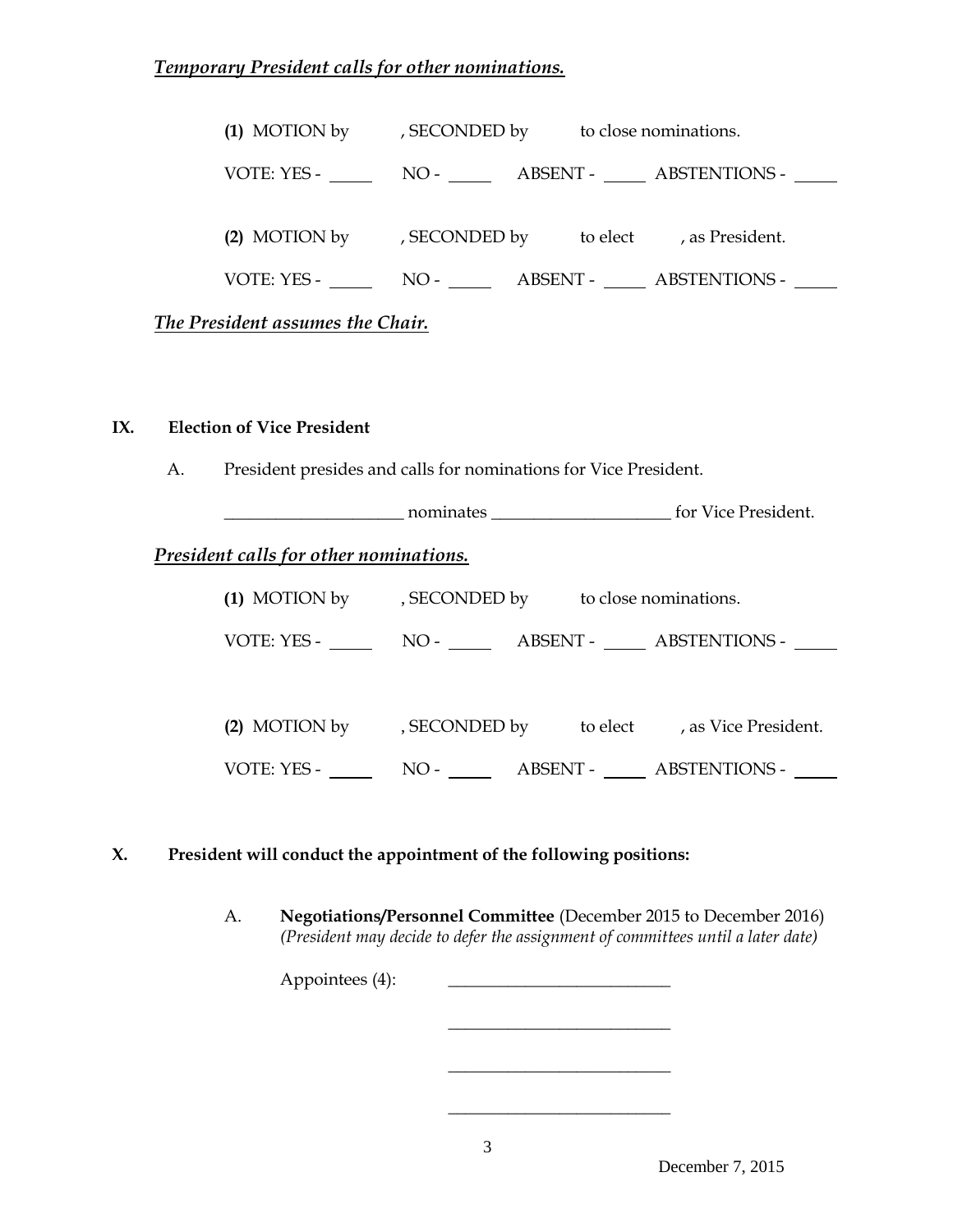| <b>B.</b> | <b>Budget/Finance Committee</b> (December 2015 to December 2016)<br>(President may decide to defer the assignment of committees until a later date)  |
|-----------|------------------------------------------------------------------------------------------------------------------------------------------------------|
|           | Appointees (3):                                                                                                                                      |
| C.        | Building and Grounds Committee (December 2015 to December 2016)<br>(President may decide to defer the assignment of committees until a later date)   |
|           | Appointees (2):                                                                                                                                      |
| D.        | Policy Committee (December 2015 to December 2016)<br>(President may decide to defer the assignment of committees until a later date)                 |
|           | Appointees (3):                                                                                                                                      |
| Ε.        | Wellness Committee (December 2015 to December 2016)                                                                                                  |
|           | (President may decide to defer the assignment of committees until a later date)<br>Appointee (1):                                                    |
| F.        | Lehighton Memorial Library Board (December 2015 to December 2016)<br>(President may decide to defer the assignment of committees until a later date) |
|           | Appointees (2):                                                                                                                                      |
| G.        | Athletic Committee (December 2015 to December 2016)<br>(President may decide to defer the assignment of committees until a later date)               |
|           | Appointees (3):                                                                                                                                      |
|           |                                                                                                                                                      |

\_\_\_\_\_\_\_\_\_\_\_\_\_\_\_\_\_\_\_\_\_\_\_\_\_\_\_\_\_\_\_\_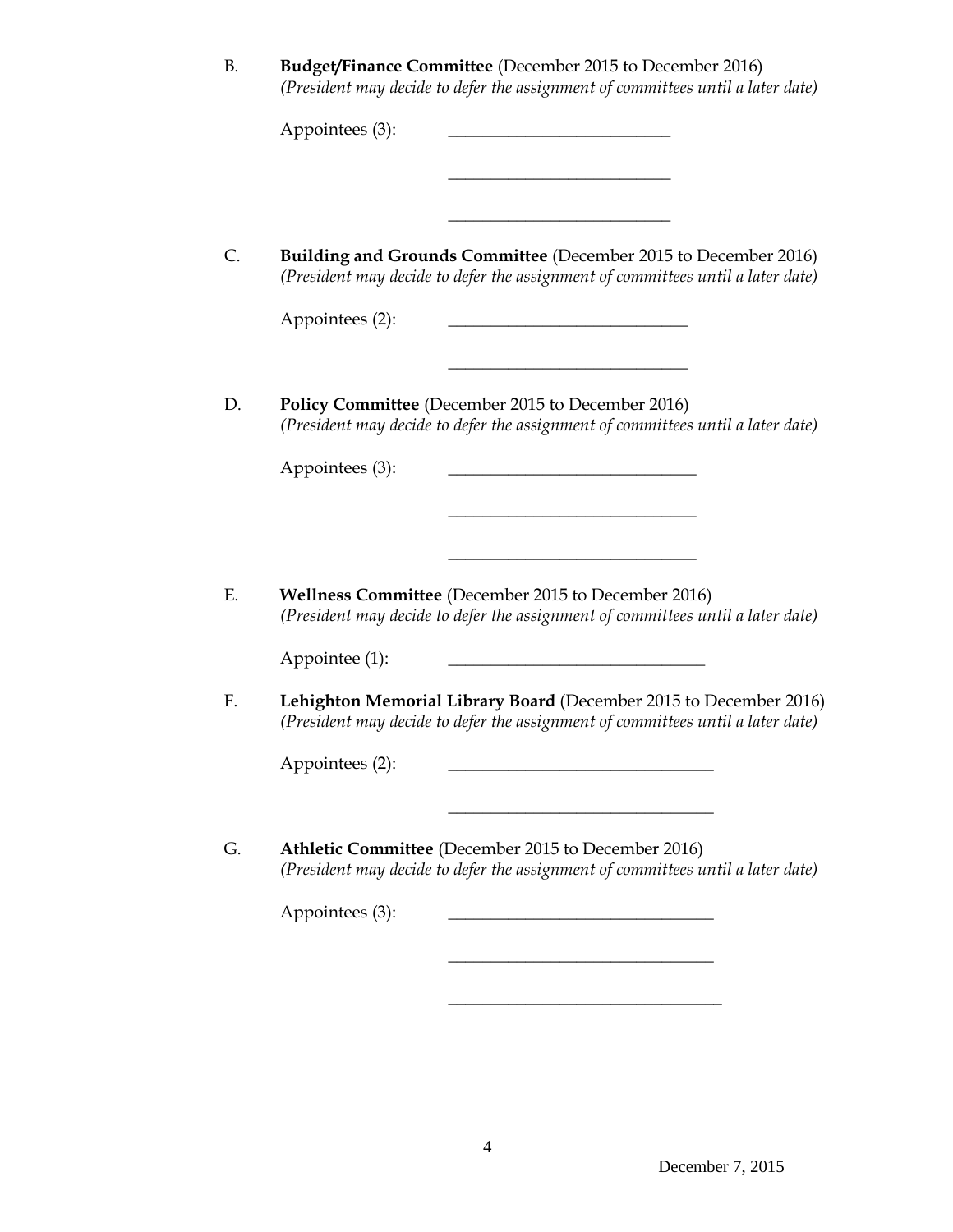H. **Legislative Policy Committee of PSBA** (December 2015 to December 2016) *(President may decide to defer the assignment of committees until a later date)*

\_\_\_\_\_\_\_\_\_\_\_\_\_\_\_\_\_\_\_\_\_\_\_\_\_\_\_\_\_\_\_\_

Appointees (2):

I. **Advisory Committee of Title I** (December 2015 to December 2016) *(President may decide to defer the assignment of committees until a later date)*

Appointee (1): \_\_\_\_\_\_\_\_\_\_\_\_\_\_\_\_\_\_\_\_\_\_\_\_\_\_\_\_\_\_\_\_\_

J **Academic Affairs Committee** (December 2015 to December 2016) *(President may decide to defer the assignment of committees until a later date)*

Appointee (1): \_\_\_\_\_\_\_\_\_\_\_\_\_\_\_\_\_\_\_\_\_\_\_\_\_\_\_\_\_\_\_\_\_

- **XI. President will conduct election of the following positions:**
	- A. **Carbon Career & Technical Institute Alternate Representative to Joint Operating Committee** (December 2015 to December 2016)

## *President calls for nominations.*

\_\_\_\_\_\_\_\_\_\_\_\_\_\_\_\_\_\_\_\_\_\_\_\_\_\_\_\_\_ nominates \_\_\_\_\_\_\_\_\_\_\_\_\_\_\_\_\_\_\_\_\_\_\_\_\_\_\_\_\_

MOTION by , SECONDED by to close nominations and elect as Carbon Career & Technical Institute Alternate Representative to Joint Operating Committee.

VOTE: YES - NO - NO - ABSENT - ABSTENTIONS -

## **XII. Calendar of Regular School Board Meetings & Workshop Meetings:**

A. MOTION by , SECONDED by to approve the Lehighton Area School District Regular School Board Meeting Schedule.

(Enc. 1 – Letterhead)

VOTE: YES - NO - NO - ABSENT - ABSTENTIONS -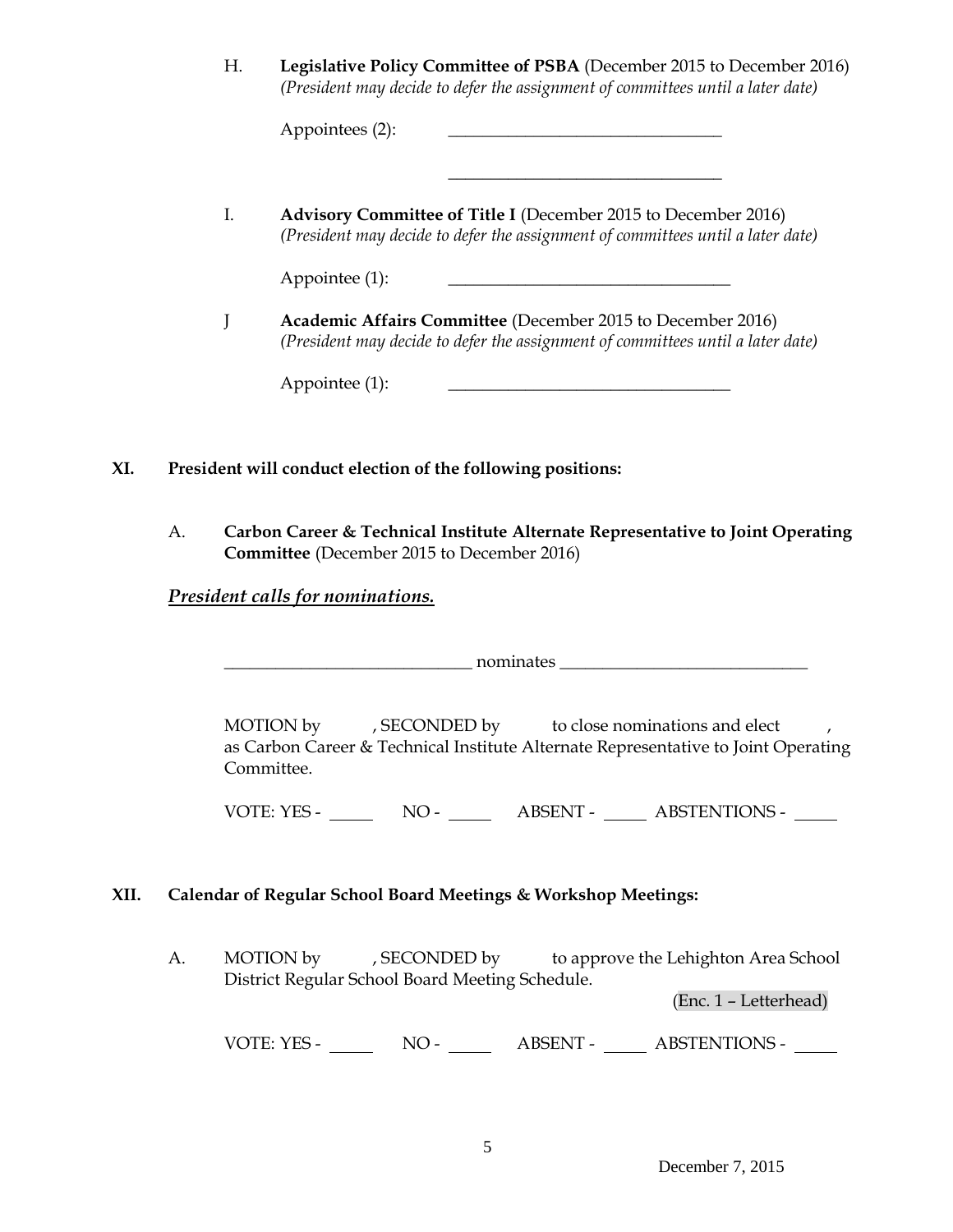B. MOTION by , SECONDED by to approve the Lehighton Area School District Board Workshop Meeting Schedule.

(Enc. 2 – Letterhead)

VOTE: YES - NO - NO - ABSENT - ABSTENTIONS -

#### **XIII. Presentations**

**1. Tim Tkach** – School Performance Profile and Comparison for Keystone Scores 2014-15

#### **XIV. Approval of Minutes**

| Α. | MOTION by | , SECONDED by                     | to approve the Minutes of the |
|----|-----------|-----------------------------------|-------------------------------|
|    |           | November 23, 2015 regular meeting |                               |
|    |           |                                   | $(Enc. 3 - White)$            |

VOTE: YES - NO - NO - NO - ABSENT - ABSTENTIONS - NO

#### **XV. Financial Matters**

A. MOTION by , SECONDED by to refund Occupational Tax for year 2015 in the amount of **\$122.50** to Wayne Sheckler.

VOTE: YES - NO - NO - ABSENT - ABSTENTIONS -

B. MOTION by , SECONDED by to approve issuing checks dated December 31, 2015, to pay invoices remaining up to December 31, 2015, should a second meeting in December 2015 not be held. Payments will be included in the January 2016 Board Agenda for confirmation.

VOTE: YES - NO - ABSENT - ABSTENTIONS -

C. MOTION by , SECONDED by to approve **Kimberly Nenscel** to attend "Powerful Strategies for Using the Eight Standards for Mathematical Practice to Increase Your Students' Math Achievement Grade 3-6, at Hyatt Place in Bethlehem, PA, on January 25, 2016, at a cost not to exceed **\$300.00**. Funding provided through the 2015-16 Title I Grant.

VOTE: YES - NO - NO - ABSENT - ABSTENTIONS -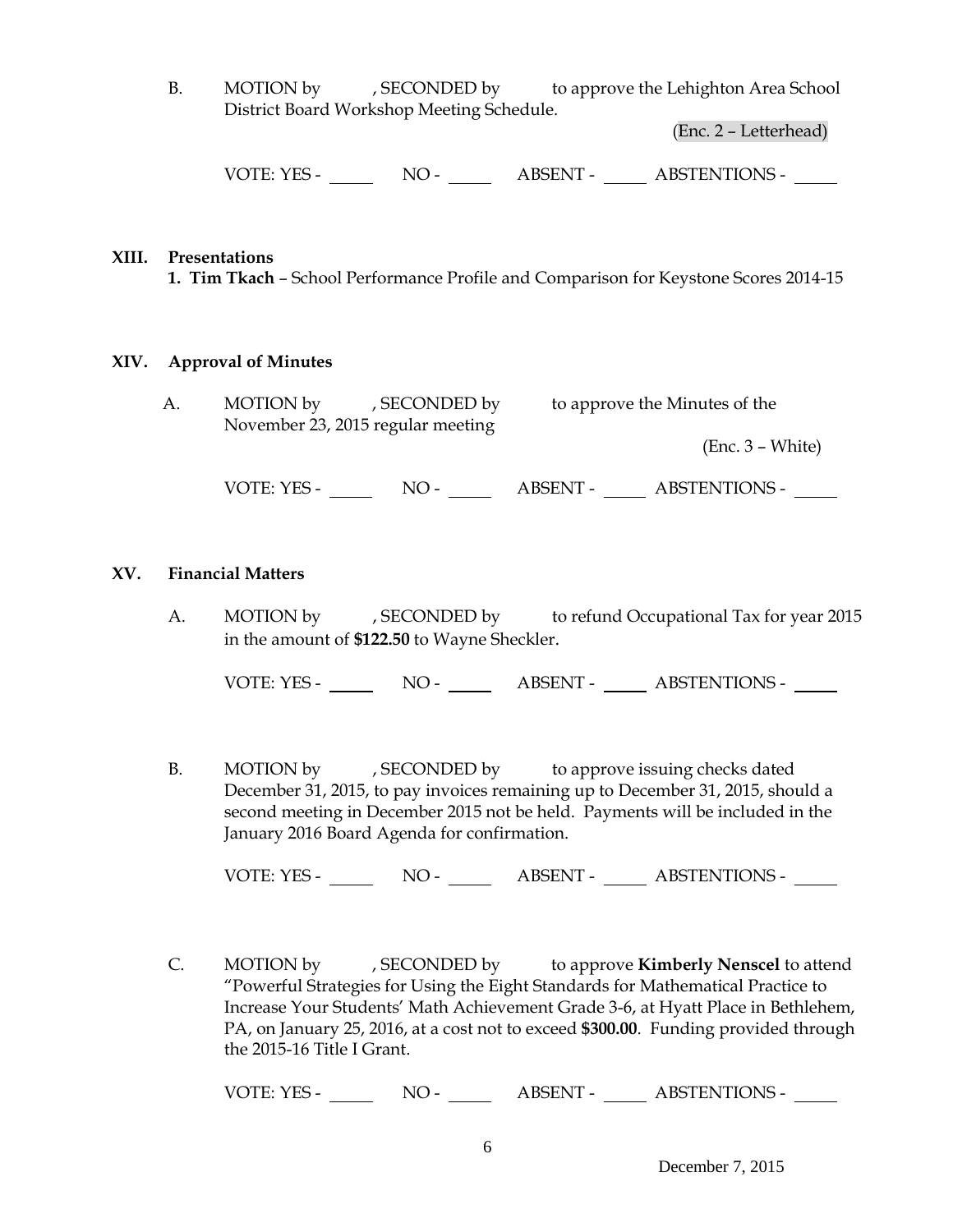D. MOTION by , SECONDED by to approve the supplemental funding application not to exceed the amount of **\$3,500.00** for the **FBLA** to attend the State Leadership Conference in Hershey, PA on April 11-13, 2016.

Enc. 4 – Green

VOTE: YES - NO - ABSENT - ABSTENTIONS -

E. MOTION by , SECONDED by to approve Lehighton Area High School to offer a winter credit recovery program for students at a cost not to exceed \$150 per class using the APEX Learning System for 15, 2-hour sessions for the month of February 2016.

VOTE: YES - NO - NO - ABSENT - ABSTENTIONS - NO

#### **XVI. Personnel**

| А. | MOTION by , SECONDED by to approve the following requests for                    |  |  |  |  |
|----|----------------------------------------------------------------------------------|--|--|--|--|
|    | pre-approval of courses for continuing education:                                |  |  |  |  |
|    | 1. Suzanne Howland - February 2016-May 2016/EADM 606 - School Plant              |  |  |  |  |
|    | Management                                                                       |  |  |  |  |
|    | 2. Adrienne Fedor - December 14, 2015-January 13, 2016/ARU 556 Curricular        |  |  |  |  |
|    | Applications in Art Education                                                    |  |  |  |  |
|    | 3. Adrienne Fedor - January 19, 2016-May 7, 2016/ARU 526 Differentiated          |  |  |  |  |
|    | Instruction through Art                                                          |  |  |  |  |
|    | 4. Allison Rheinhart - January 15, 2016-January 31, 2016/Skills for Building the |  |  |  |  |
|    | Collaborative Classroom                                                          |  |  |  |  |
|    |                                                                                  |  |  |  |  |
|    |                                                                                  |  |  |  |  |
|    |                                                                                  |  |  |  |  |
|    |                                                                                  |  |  |  |  |
|    |                                                                                  |  |  |  |  |
| В. | MOTION by , SECONDED by to approve the attached list of                          |  |  |  |  |
|    | candidates for the 2015-2016 Substitute list pending clearances.                 |  |  |  |  |
|    | (Enc. 5 – Purple)                                                                |  |  |  |  |
|    |                                                                                  |  |  |  |  |
|    |                                                                                  |  |  |  |  |
|    |                                                                                  |  |  |  |  |
|    |                                                                                  |  |  |  |  |
|    |                                                                                  |  |  |  |  |
| C. | MOTION by , SECONDED by to accept the resignation of the following               |  |  |  |  |
|    | personnel:                                                                       |  |  |  |  |
|    | Kathleen Kintz - Lunch-Time Aide - effective immediately.<br>1.                  |  |  |  |  |
|    | Teri Koch - Part-Time Cleaner - effective immediately.<br>2.                     |  |  |  |  |
|    | 3.<br>Delores Dorward - Part-Time Cleaver - effective December 17, 2015          |  |  |  |  |
|    |                                                                                  |  |  |  |  |

VOTE: YES - NO - NO - ABSENT - ABSTENTIONS -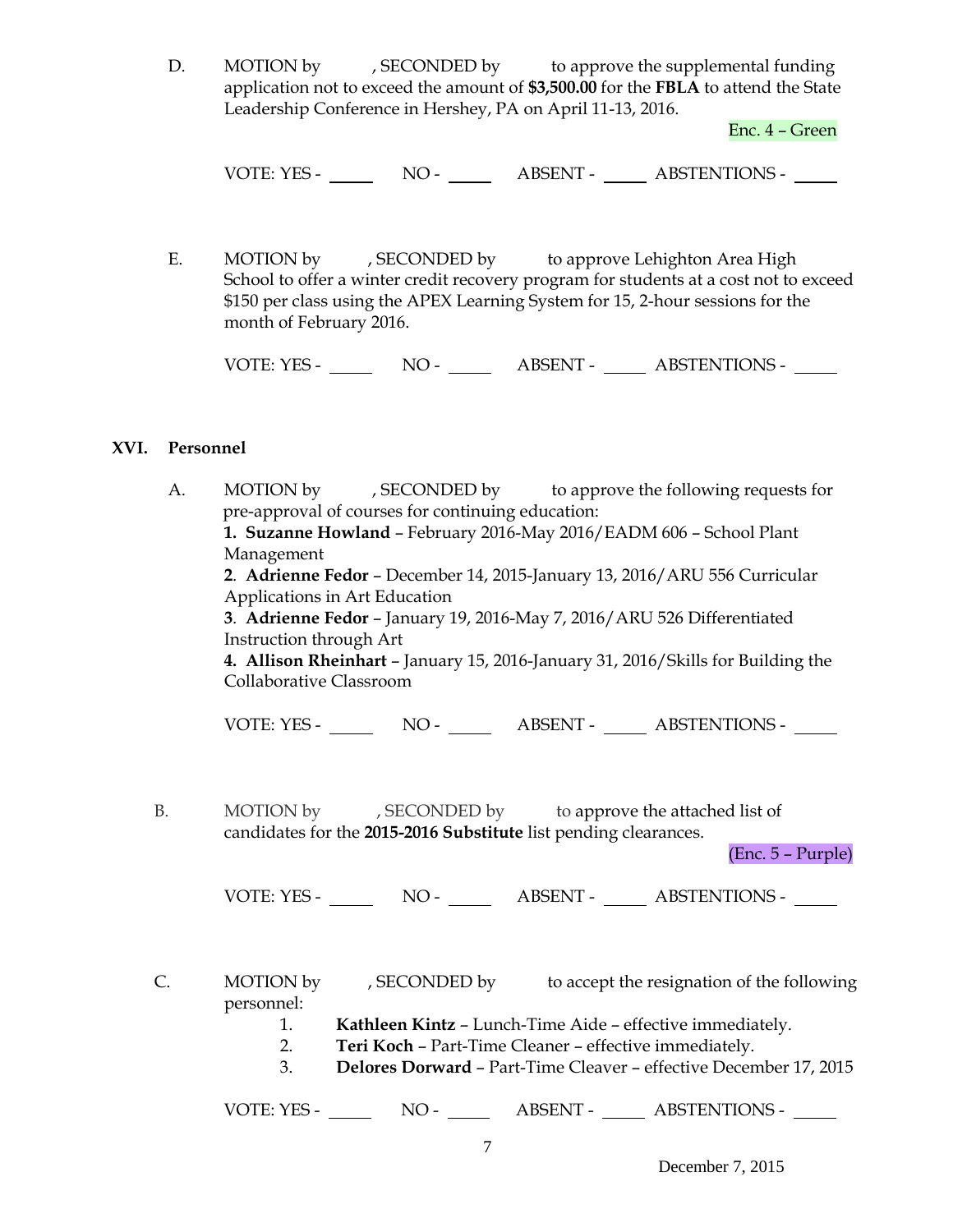- A. MOTION by , SECONDED by to approve the following School Journey requests:
	- **1. FCCLA (J. McHugh) –** December 13, 2015 (Snow Date: 12/21/15) to travel to "Summit" Nursing Home for Christmas Bingo – 2:00 p.m.-4:00 p.m.
	- **2. FBLA (K. Mychaliszyn-Simko, T. Miller)** April 11-13, 2016 to travel to Hershey for the FBLA State Leadership Conference
	- **3. East Penn – Grade 2 (J. Grasso, J. Bruch)** April 15, 2016 to travel to DaVinci Science Center – 8:45 a.m.-3:00 p.m.

VOTE: YES - NO - ABSENT - ABSTENTIONS -

B. MOTION by , SECONDED by to approve Homebound Instruction for Student **#16158**.

VOTE: YES - NO - NO - ABSENT - ABSTENTIONS -

C. MOTION by , SECONDED by to approve the updates to the Lehighton Area High School Program of Studies for 2016-2017 school year.

(Enc. 6 – Peach)

VOTE: YES - NO - NO - ABSENT - ABSTENTIONS -

## **XVIII. Programs**

A. MOTION by , SECONDED by to approve Use of School Property for: **1. East Penn PTO (Nicole Baker) –** East Penn Classroom 126 for Santa's Secret Workshop – 12/14/15-12/17/15

VOTE: YES - NO - NO - ABSENT - ABSTENTIONS